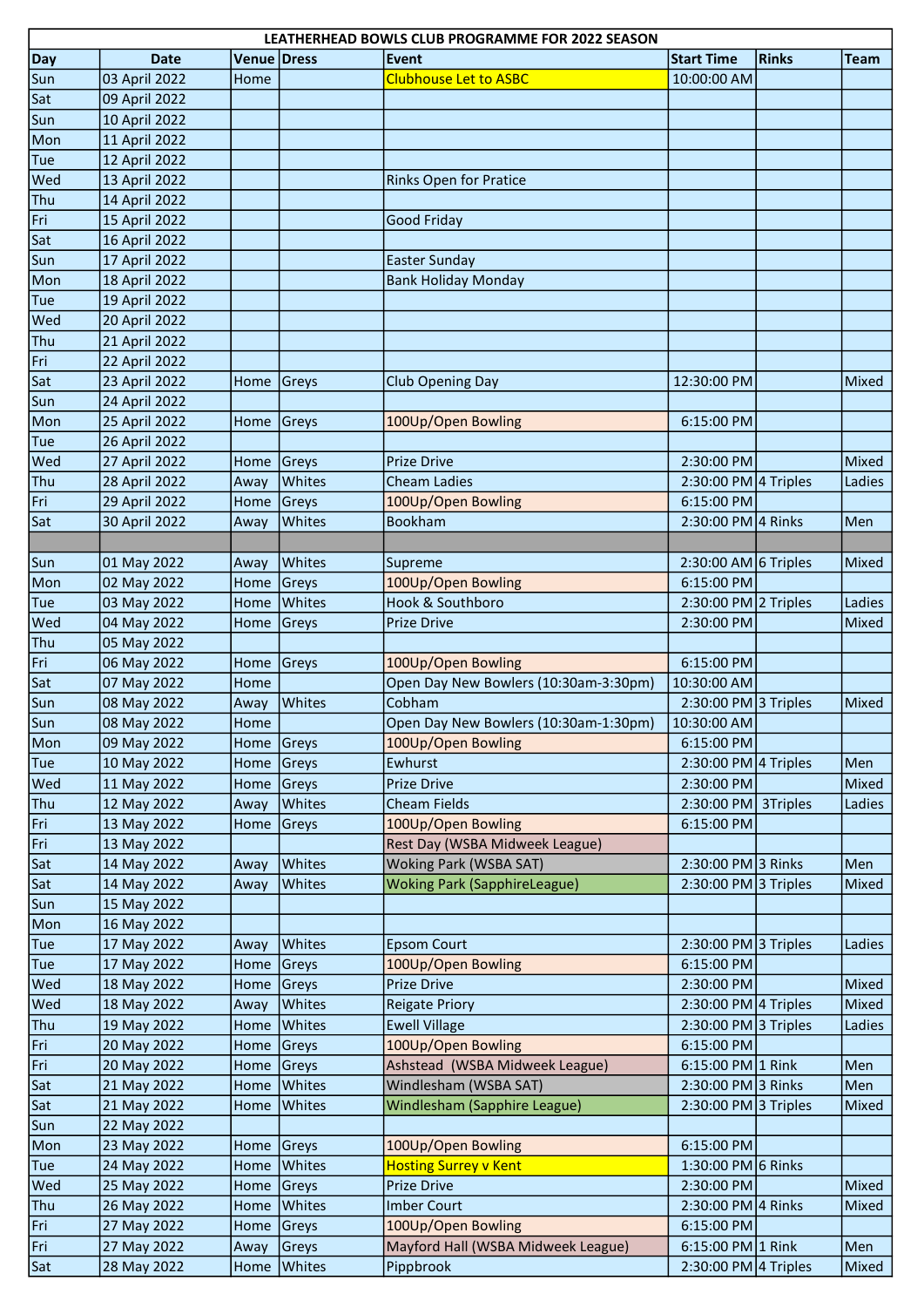| Sun | 29 May 2022  | Home Greys |               | Sunday Drive (Ivan Foote Cup)            | 2:30:00 PM 5Rinks            |           | Mixed  |
|-----|--------------|------------|---------------|------------------------------------------|------------------------------|-----------|--------|
| Mon | 30 May 2022  |            |               |                                          |                              |           |        |
| Tue | 31 May 2022  |            |               |                                          |                              |           |        |
|     |              |            |               |                                          |                              |           |        |
| Wed | 01 June 2022 | Home       | Greys         | <b>Prize Drive</b>                       | 2:30:00 PM                   |           | Mixed  |
| Thu | 02 June 2022 |            |               |                                          |                              |           |        |
|     |              |            |               |                                          |                              |           |        |
| Fri | 03 June 2022 |            |               |                                          |                              |           |        |
| Sat | 04 June 2022 |            |               | <b>Presidents Day</b>                    | 2:00:00 PM 5 Rinks           |           | Mixed  |
| Sun | 05 June 2022 |            |               |                                          |                              |           |        |
| Mon | 06 June 2022 | Away       | Greys         | <b>Holloway Hill (WSLBL)</b>             | $6:15:00$ PM 2 Triples       |           | Ladies |
| Mon | 06 June 2022 | Home       | Greys         | <b>Epsom (Chrystie League)</b>           | $6:15:00$ PM 2 Rinks         |           | Men    |
| Tue | 07 June 2022 | Home       | <b>Whites</b> | Wallington                               | $2:30:00$ PM 3 Triples       |           | Ladies |
| Wed | 08 June 2022 | Home       | Greys         | <b>Prize Drive</b>                       | 2:30:00 PM                   |           | Mixed  |
| Thu | 09 June 2022 | Away       | Whites        | Ember                                    | 2:30:00 PM 4 Rinks           |           | Mixed  |
| Thu | 09 June 2022 |            |               |                                          |                              |           |        |
| Fri | 10 June 2022 | Away       | <b>Whites</b> | Ashtead 2R MSL + 1R Friendly             | 2:00:00 PM 3 Rinks           |           | Ladies |
| Fri | 10 June 2022 |            |               | Rest Day (WSBA Midweek League)           |                              |           |        |
| Sat | 11 June 2022 | Away       | <b>Whites</b> | Newdigate                                | $2:30:00$ PM 3 Triples       |           | Mixed  |
| Sun | 12 June 2022 |            | <b>Whites</b> | Horsham                                  | 2:00:00 PM 4 Rinks           |           | Mixed  |
|     |              | Away       |               |                                          |                              |           |        |
| Mon | 13 June 2022 | Away       | Greys         | <b>Wonershe (WSLBL)</b>                  | $6:15:00$ PM 2 Triples       |           | Ladies |
| Mon | 13 June 2022 | Away       | Greys         | <b>Brockham (Chrystie League)</b>        | 6:15:00 PM 2 Rinks           |           | Men    |
| Tue | 14 June 2022 | Home       | Whites        | <b>Brockham</b>                          | 2:30:00 PM 2 Triples         |           | Ladies |
| Wed | 15 June 2022 | Home       | Greys         | <b>Prize Drive</b>                       | 2:30:00 PM                   |           | Mixed  |
| Thu | 16 June 2022 | Away       | Greys         | Mole Valley Poice (Dorking)              | $6:15:00$ PM 3 Triples       |           | Mixed  |
| Fri | 17 June 2022 | Home       | Greys         | Bookham (WSBA Midweek League)            | 6:15:00 PM 1 Rink            |           | Men    |
| Sat | 18 June 2022 | Home       | <b>Whites</b> | Knaphill (WSBA SAT)                      | 2:30:00 PM 3 Rinks           |           | Men    |
| Sat | 18 June 2022 | Home       | Whites        | Knaphill (Sapphire League)               | $2:30:00$ PM 3 Triples       |           | Mixed  |
| Sun | 19 June 2022 | Away       | Whites        | <b>Bookham</b>                           | 2:30:00 PM 4 Rinks           |           | Mixed  |
| Mon | 20 June 2022 | Away       | Greys         | <b>Albury (WSLBL)</b>                    | $6:15:00$ PM 2 Triples       |           | Ladies |
| Mon | 20 June 2022 | Home       | Greys         | <b>Bookham (Chrystie League)</b>         | 6:15:00 PM 2 Rinks           |           | Men    |
| Tue | 21 June 2022 | Home       |               | <b>Brockham</b>                          | $6:15:00$ PM 5 Triples       |           | Mixed  |
|     |              |            | Greys         |                                          |                              |           |        |
| Wed | 22 June 2022 |            |               | <b>Hosting Surrey v Berskshire</b>       | 12:30:00 PM 6 Rinks          |           |        |
| Thu | 23 June 2022 | Home       | <b>Whites</b> | Cranleigh                                | $2:30:00$ AM 4 Triples       |           | Mixed  |
| Fri | 24 June 2022 | Away       | Greys         | Dorking (WSBA Midweek League)            | $6:15:00$ PM 1 Rink          |           | Men    |
| Sat | 25 June 2022 | Home Greys |               | Club Triples Comp                        | <b>TBC</b>                   | 6 Triples | Mixed  |
| Sun | 26 June 2022 | Home Whies |               | Ottershaw                                | 2:30:00 PM $\vert$ 4 Triples |           | Mixed  |
| Mon | 27 June 2022 | Home Greys |               | Milford (WSLBL)                          | $6:15:00$ PM 2 Triples       |           | Ladies |
| Mon | 27 June 2022 | Home       | Greys         | Pippbrook (Chrystie League)              | 6:15:00 PM 2 Rinks           |           | Men    |
| Tue | 28 June 2022 | Away       | Whites        | Epsom Worple Road                        | 2:30:00 PM 2 Rinks           |           | Ladies |
| Wed | 29 June 2022 | Home       | Greys         | <b>Prize Drive</b>                       | 2:30:00 PM                   |           | Mixed  |
| Thu | 30 June 2022 | Away       | Greys         | Ewhurst                                  | 2:30:00 PM 4 Triples         |           | Men    |
|     |              |            |               |                                          |                              |           |        |
| Fri | 01 July 2022 |            |               | Rest Day (WSBA Midweek League)           |                              |           |        |
| Sat | 02 July 2022 | Home       | Greys         | Saturday Drive (Ivan Foote Cup)          | 2:30:00 PM 5Rinks            |           | Mixed  |
|     |              |            |               |                                          |                              |           |        |
| Sun | 03 July 2022 | Home       | <b>Greys</b>  | <b>Mixed Fours Competition</b>           | TBC                          | 6 Rinks   | Mixed  |
| Mon | 04 July 2022 | Away       | Greys         | <b>Esher (Chrystie League)</b>           | 6:15:00 PM 2 Rinks           |           | Men    |
| Tue | 05 July 2022 | Away       | Greys         | <b>Brockham</b>                          | $6:15:00$ PM 4 Triples       |           | Mixed  |
| Wed | 06 July 2022 | Home       | Greys         | <b>Prize Drive</b>                       | $2:30:00$ PM                 |           | Mixed  |
| Thu | 07 July 2022 |            | Home Whites   | Bookham 2R MSL 1R friendly               | 2:30:00 PM 3 Rinks           |           | Ladies |
| Fri | 08 July 2022 | Away       | Whites        | <b>Epsom Park</b>                        | 2:30:00 PM 3 Rinks           |           | Mixed  |
| Fri | 08 July 2022 | Home       | Greys         | Newdigate (WSBA Midweek League)          | 6:15:00 PM 1 Rink            |           | Men    |
| Sat | 09 July 2022 |            |               |                                          |                              |           |        |
| Sun | 10 July 2022 | Home       |               | <b>Hosting Oxford v Sussex</b>           | 11:00:00 AM 2 Rinks          |           |        |
| Mon | 11 July 2022 | Home       | Greys         | <b>Godalming &amp; Farncombe (WSLBL)</b> | $6:15:00$ PM 2 Triples       |           | Ladies |
| Mon | 11 July 2022 | Away       | Greys         | <b>Epsom (Chrystie League)</b>           | 6:15:00 PM 2 Rinks           |           | Men    |
| Tue | 12 July 2022 | Away       | <b>Whites</b> | Oxshott                                  | 2:30:00 PM 3 Rinks           |           | Mixed  |
| Wed | 13 July 2022 | Home       | Greys         | Prize Drive                              | 2:30:00 PM                   |           | Mixed  |
| Wed | 13 July 2022 |            | <b>Whites</b> |                                          | 2:30:00 PM 4 Triples         |           | Mixed  |
|     |              | Away       |               | <b>Woking Park</b>                       |                              |           |        |
| Thu | 14 July 2022 | Away       | Whites        | Chessington                              | 2:30:00 PM 3 Triples         |           | Ladies |
| Thu | 14 July 2022 | Home       |               | <b>Hosting Surrey Pairs QF</b>           | 6:00:00 PM 4 Rinks           |           |        |
| Fri | 15 July 2022 | Away       | Greys         | Merrow (WSBA Midweek League)             | 6:15:00 PM 1 Rink            |           | Men    |
| Sat | 16 July 2022 | Away       | Whites        | <b>Stoke Park (WSBA SAT)</b>             | 2:30:00 PM 3 Rinks           |           | Men    |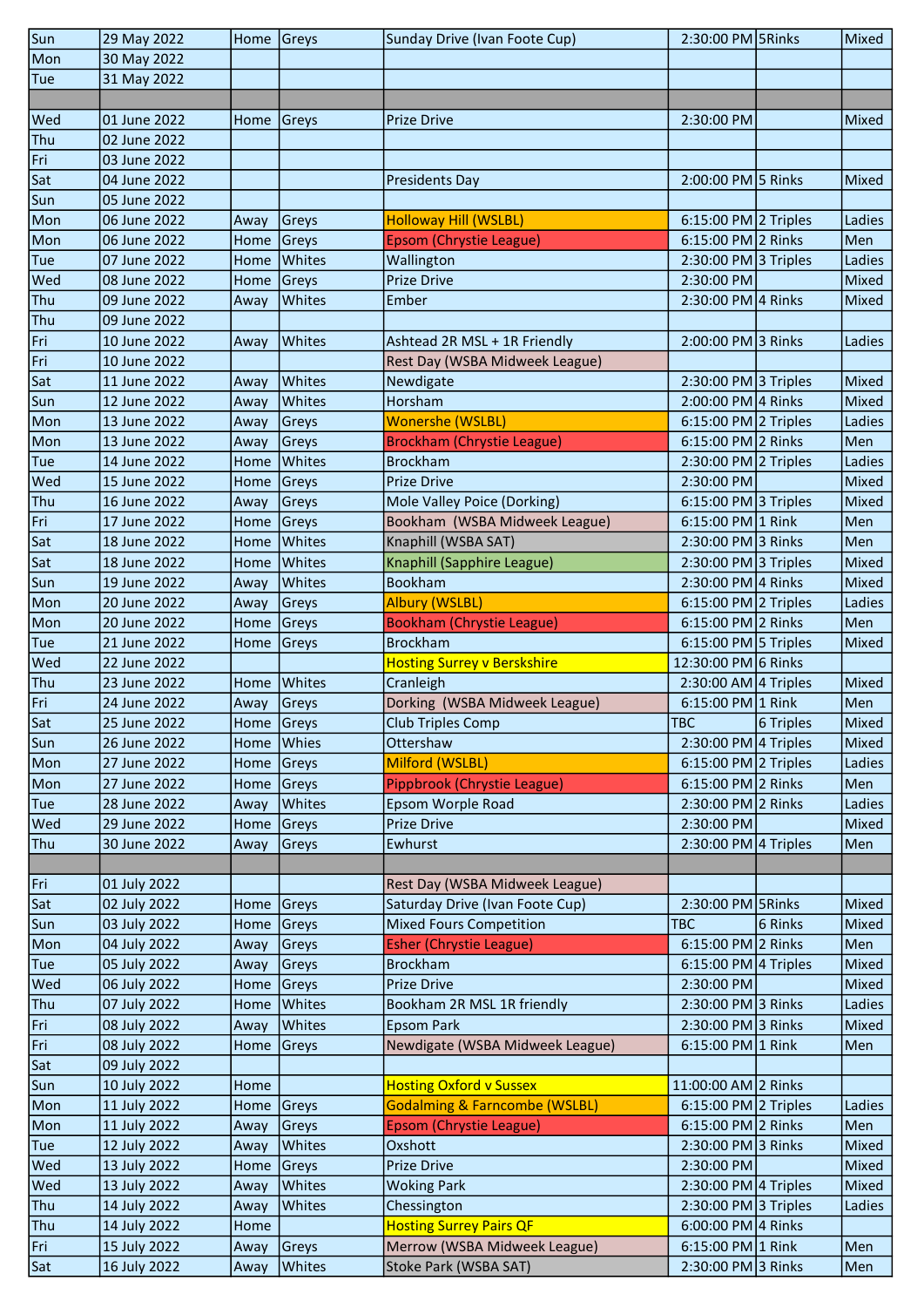| Sat | 16 July 2022           | Away         | <b>Whites</b>                   | Stoke Park (Sapphire League)                                 | $2:30:00$ PM 3 Triples |         | Mixed        |
|-----|------------------------|--------------|---------------------------------|--------------------------------------------------------------|------------------------|---------|--------------|
| Sun | 17 July 2022           | Home Greys   |                                 | Two Wood Pairs Competion                                     | TBC                    | 6 Rinks | Mixed        |
| Mon | 18 July 2022           | Home Greys   |                                 | <b>Burpham (WSLBL)</b>                                       | 6:15:00 PM 7 Rinks     |         | Ladies       |
| Mon | 18 July 2022           | Home         | Greys                           | <b>Brockham (Chrystie League)</b>                            | 6:15:00 PM 8 Rinks     |         | Men          |
| Tue | 19 July 2022           |              | Home   Mufti + B Shoes          | <b>Barham Triples Evening</b>                                | 5:30:00 PM 9 Rinks     |         | Mixed        |
| Wed | 20 July 2022           | Home         | Greys                           | <b>Prize Drive</b>                                           | 2:30:00 PM             |         | Mixed        |
| Wed | 20 July 2022           | Home         |                                 | <b>Hosting Surrey Senior 4's QF</b>                          | 6:00:00 PM 4 Rinks     |         |              |
| Thu | 21 July 2022           | Home         |                                 | <b>Hosting Surrey Pairs QF</b>                               | 6:00:00 PM 2 Rinks     |         |              |
| Fri | 22 July 2022           | Away         | Whites                          | <b>Bookham</b>                                               | 2:00:00 PM 3 Rinks     |         | Ladies       |
| Fri | 22 July 2022           | Home         |                                 | Mufti +B Shoes   Barham Triples Evening                      | 5:30:00 PM 6 Triples   |         | Mixed        |
| Sat | 23 July 2022           | Away         | <b>Whites</b>                   | Hook & Southboro(WSBA SAT)                                   | 2:30:00 PM 3 Rinks     |         | Men          |
| Sun | 24 July 2022           |              |                                 |                                                              |                        |         |              |
| Mon | 25 July 2022           | Away         | Greys                           | <b>Bookham (Chrystie League)</b>                             | 6:15:00 PM 2 Rinks     |         | Men          |
| Mon | 25 July 2022           | Away         | Greys                           | <b>Woking Park (WSLBL)</b>                                   | $6:15:00$ PM 2 Triples |         | Ladies       |
| Tue | 26 July 2022           | Away         | Whites                          | Dorking                                                      | 2:30:00 PM 3 Triples   |         | Ladies       |
| Tue | 26 July 2022           | Home         | Mufti +B Shoes                  | <b>Barham Triples Evening</b>                                | 5:30:00 PM 6 Triples   |         | Mixed        |
| Wed | 27 July 2022           | Home         | Greys                           | <b>Prize Drive</b>                                           | 2:30:00 PM             |         | Mixed        |
| Wed | 27 July 2022           | Home         |                                 | <b>Hosting Surrey Senior 4's SF</b>                          | 6:00:00 PM 2 Rinks     |         |              |
| Thu | 28 July 2022           | Away         | Whites                          | <b>Auriol</b>                                                | $2:30:00$ PM 3 Triples |         | Ladies       |
| Fri | 29 July 2022           | Home         | Mufti +B Shoes                  |                                                              | 5:30:00 PM 6 Triples   |         | Mixed        |
| Sat |                        |              |                                 | <b>Barham Triples Evening</b>                                |                        |         |              |
|     | 30 July 2022           |              |                                 |                                                              |                        |         |              |
| Sun | 31 July 2022           | Home         | Mufti +B Shoes   Barham Triples |                                                              | $2:30:00$ PM 6 Triples |         | Mixed        |
|     |                        |              |                                 |                                                              |                        |         |              |
| Mon | 01 August 2022         | Home Greys   |                                 | Bookham (WSLB:)                                              | 6:15:00 PM 2 Triples   |         | Ladies       |
| Mon | 01 August 2022         | Away         | Greys                           | Pippbrook (Chrystie League)                                  | 6:15:00 PM 2 Rinks     |         | Men          |
| Tue | 02 August 2022         | Home         | <b>Whites</b>                   | <b>Reigate Priory</b>                                        | $2:30:00$ PM 4 Triples |         | Mixed        |
| Wed | 03 August 2022         | Home         | Greys                           | <b>Prize Drive</b>                                           | 2:30:00 PM             |         | Mixed        |
| Thu | 04 August 2022         | Home         | <b>Whites</b>                   | <b>Banstead Neville MSL</b>                                  | 2:30:00 PM 2 Rinks     |         | Ladies       |
| Fri | 05 August 2022         | Home         |                                 | Mufti +B Shoes Barham Triples Evening                        | 5:30:00 PM 6 Triples   |         | Mixed        |
| Sat | 06 August 2022         | Home         | <b>Whites</b>                   | Milford (WSBA SAT)                                           | 2:30:00 PM 3 Rinks     |         | Men          |
| Sat | 06 August 2022         | Home         | <b>Whites</b>                   | Milford (Sapphire League)                                    | 2:30:00 PM 3 Triples   |         | Mixed        |
| Sun | 07 August 2022         | Home         | Mufti +B Shoes                  | <b>Barham Triples</b>                                        | $2:30:00$ PM 6 Triples |         | Mixed        |
| Mon | 08 August 2022         | Home         | <b>Greys</b>                    | <b>Cranleigh (WSLBL)</b>                                     | $6:15:00$ PM 2 Triples |         | Ladies       |
| Mon | 08 August 2022         | Home Greys   |                                 | <b>Esher (Chrystie League)</b>                               | 6:15:00 PM 2 Rinks     |         | Men          |
| Tue | 09 August 2022         |              | Home Whites                     | <b>East Horsley</b>                                          | 2:30:00 PM 3 Triples   |         | Mixed        |
| Wed | 10 August 2022         | Home Greys   |                                 | <b>Prize Drive</b>                                           | 2:30:00 PM             |         | Mixed        |
| Thu | 11 August 2022         | Home         |                                 | <b>Hosting Surrey v Sussex</b>                               | 12:30:00 PM 6 Rinks    |         |              |
| Fri | 12 August 2022         | Home         | Mufti +B Shoes                  | <b>Barham Triples Evening</b>                                | 5:30:00 PM 6 Triples   |         | Mixed        |
| Sat | 13 August 2022         | Home         | Whites                          | Mychett (WSBA SAT)                                           | 2:30:00 PM 3 Rinks     |         | Men          |
| Sat | 13 August 2022         | Home         | Whites                          | Mychett (Sapphire League)                                    | 2:30:00 PM 3 Triples   |         | Mixed        |
| Sun | 14 August 2022         |              |                                 |                                                              |                        |         |              |
| Mon | 15 August 2022         |              |                                 | Home Mufti +B Shoes <b>Barham Triples Evening</b>            | 5:30:00 PM 6 Triples   |         | Mixed        |
| Tue | 16 August 2022         | Home         | <b>Whites</b>                   | Horsham                                                      | 2:00:00 PM 4 Rinks     |         | Mixed        |
| Wed | 17 August 2022         | Home         | Greys                           | <b>Prize Drive</b>                                           | 2:30:00 PM             |         | Mixed        |
| Thu | 18 August 2022         | Away         | Whites                          | Pippbrook                                                    | $2:30:00$ PM 4 Triples |         | Mixed        |
| Fri | 19 August 2022         | Home         | Mufti +B Shoes                  | <b>Barham Triples Evening</b>                                | 5:30:00 PM 6 Triples   |         | Mixed        |
| Sat | 20 August 2022         | Home         | Greys                           | Saturday Drive (Ivan Foote Cup)                              | 2:30:00 PM 5Rinks      |         | Mixed        |
| Sun | 21 August 2022         | Home         | Greys                           | <b>Beginners Competition</b>                                 | TBC                    | 4 Rinks |              |
| Mon | 22 August 2022         |              | Home   Mufti + B Shoes          | <b>Barham Triples Evening</b>                                | 5:30:00 PM 6 Triples   |         | Mixed        |
| Tue | 23 August 2022         | Away         | Whites                          | Burpham                                                      | 2:30:00 PM 3 Triples   |         | Ladies       |
| Wed | 24 August 2022         | Home         | <b>Whites</b>                   | Ashtead                                                      | 2:30:00 PM 4 Rinks     |         | Men          |
| Thu | 25 August 2022         | Home         | Whites                          | Ember                                                        | 2:30:00 PM 4 Rinks     |         | <b>Mixed</b> |
| Thu | 25 August 2022         |              |                                 |                                                              | 2:30:00 PM 2 Triples   |         | Ladies       |
| Fri | 26 August 2022         | Home<br>Home | Away                            | Epsom Park<br>Mufti +B Shoes Barham Triples Evening          | 5:30:00 PM 6 Triples   |         | Mixed        |
|     |                        |              |                                 |                                                              |                        |         |              |
| Sat | 27 August 2022         | Home         | Whites                          | <b>Finals Weekend</b>                                        |                        |         |              |
| Sun | 28 August 2022         | Home         | Whites                          | <b>Finals Weekend</b>                                        |                        |         |              |
| Mon | 29 August 2022         |              |                                 | Finals Weekend (Reserve)                                     |                        |         |              |
| Tue | 30 August 2022         |              | Home   Mufti + B Shoes          | <b>Barham Triples Evening</b>                                | 5:30:00 PM 6 Triples   |         | Mixed        |
| Wed | 31 August 2022         | Home Greys   |                                 | <b>Prize Drive</b>                                           | 2:30:00 PM             |         | Mixed        |
|     |                        |              |                                 |                                                              |                        |         |              |
| Thu | 01 September 2022 Away |              | Whites                          | Popes Mead                                                   | 2:30:00 PM 5 Rinks     |         | Mixed        |
| Fri |                        |              |                                 | 02 September 2022 Home Mufti +B Shoes Barham Triples Evening | 5:30:00 PM 6 Triples   |         | Mixed        |